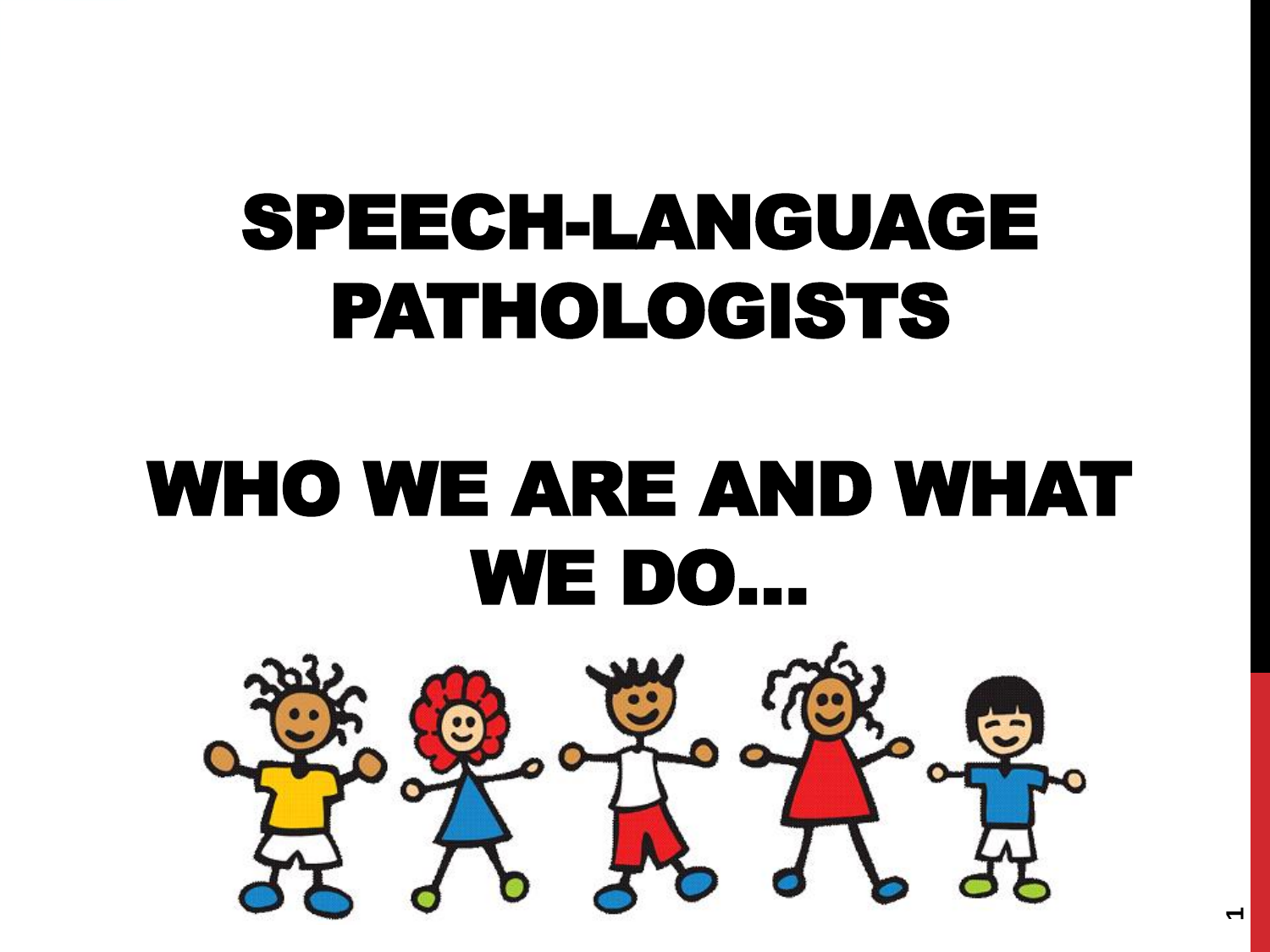### WHO ARE WE?

•**Speech-Language Pathologists (SLPs)**  are professionals working to support speech and language development and communication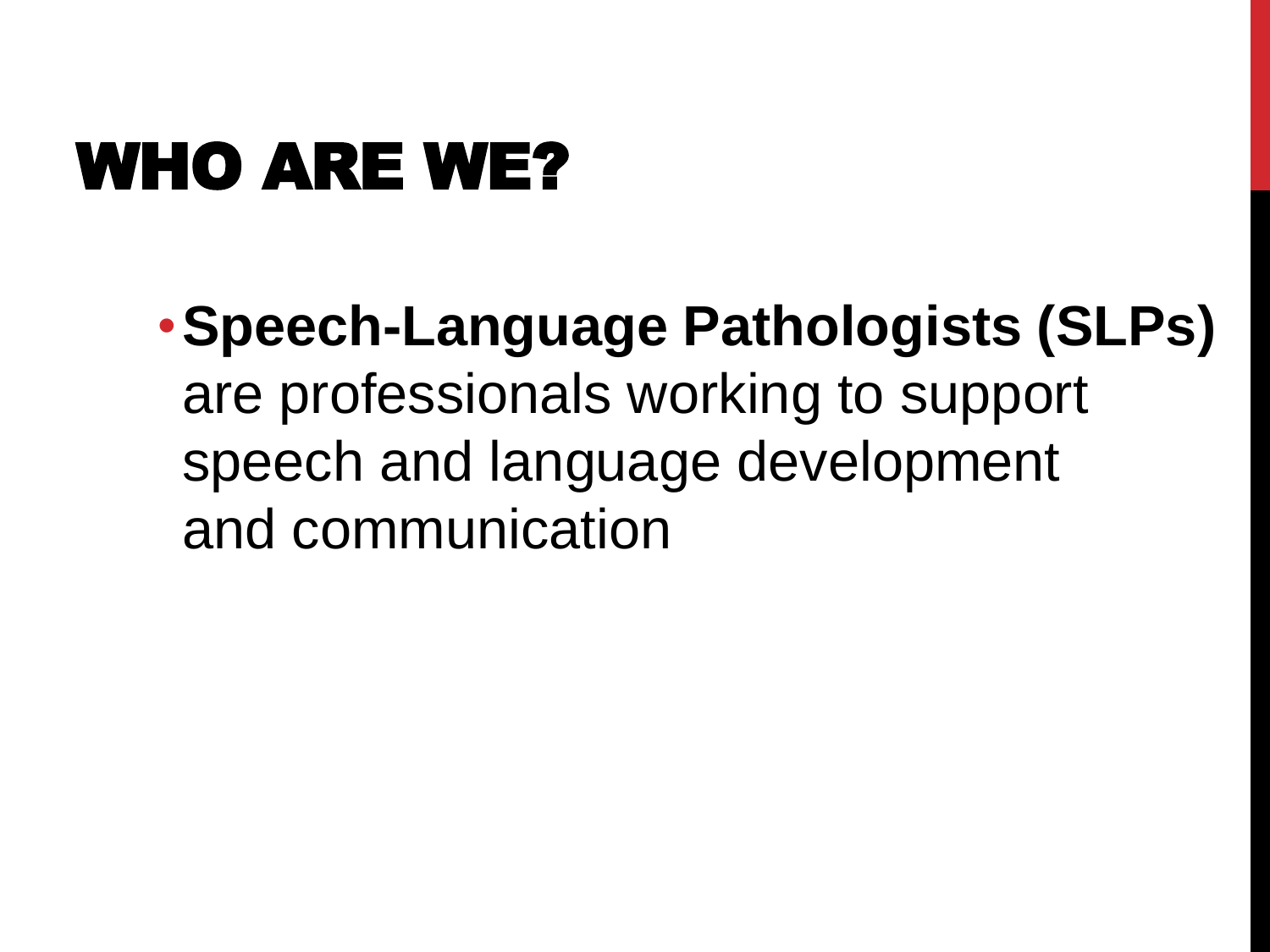### COMMUNICATION AFFECTS SCHOOL SUCCESS!

- **Listening**
- **Speaking**
	- **√ Reading** 
		- **Writing**
- **Thinking**
- **Learning**

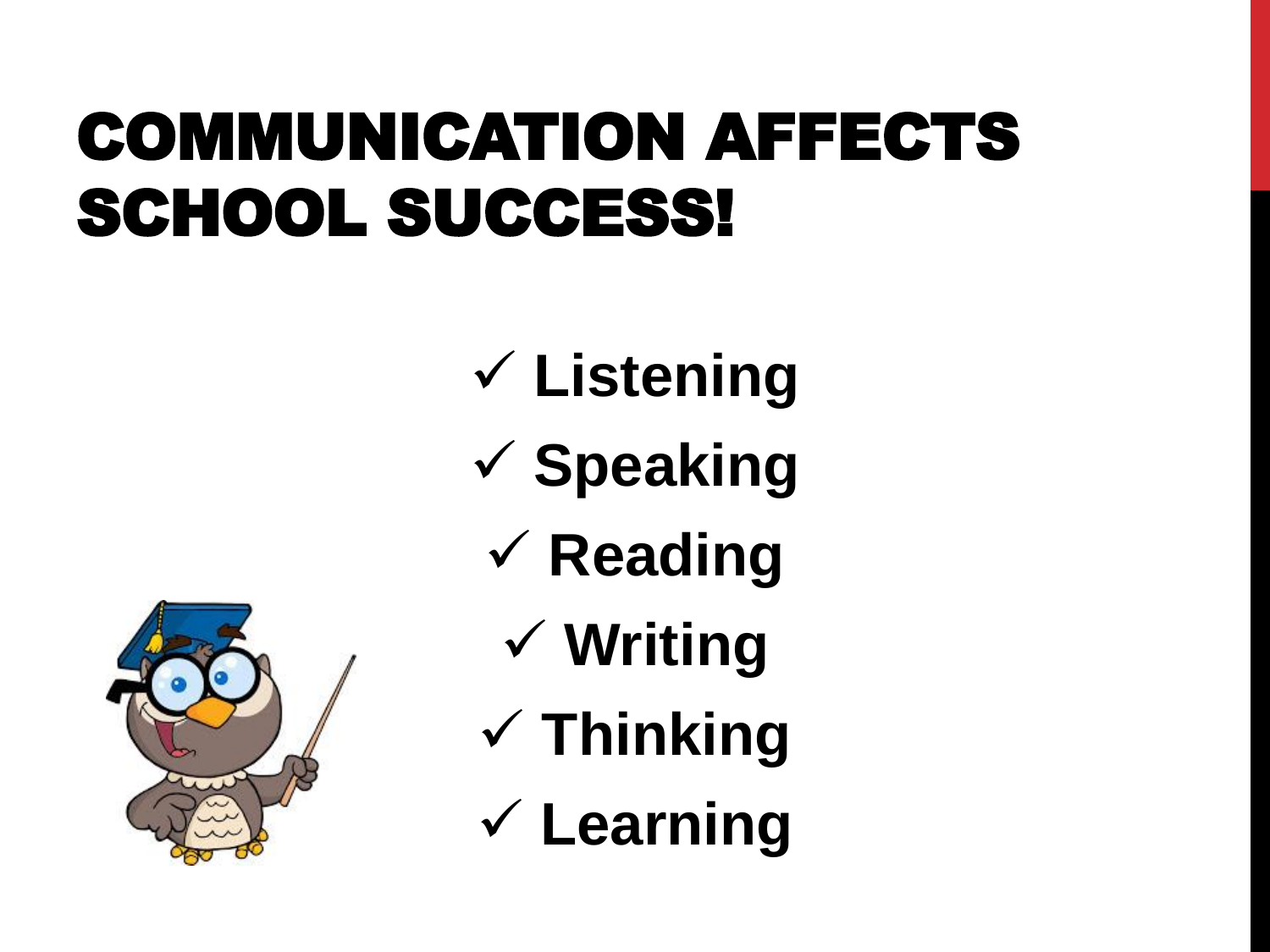# SO WHAT IS IT THAT WE DO?

#### **SLPs work on the following:**

- Speech sound errors
- Following directions
- Basic concepts
- Vocabulary
- Word Finding
- Auditory Processing
- Grammar
- Social Skills
- Functional Communication
- Fluency (stuttering)
- **Voice**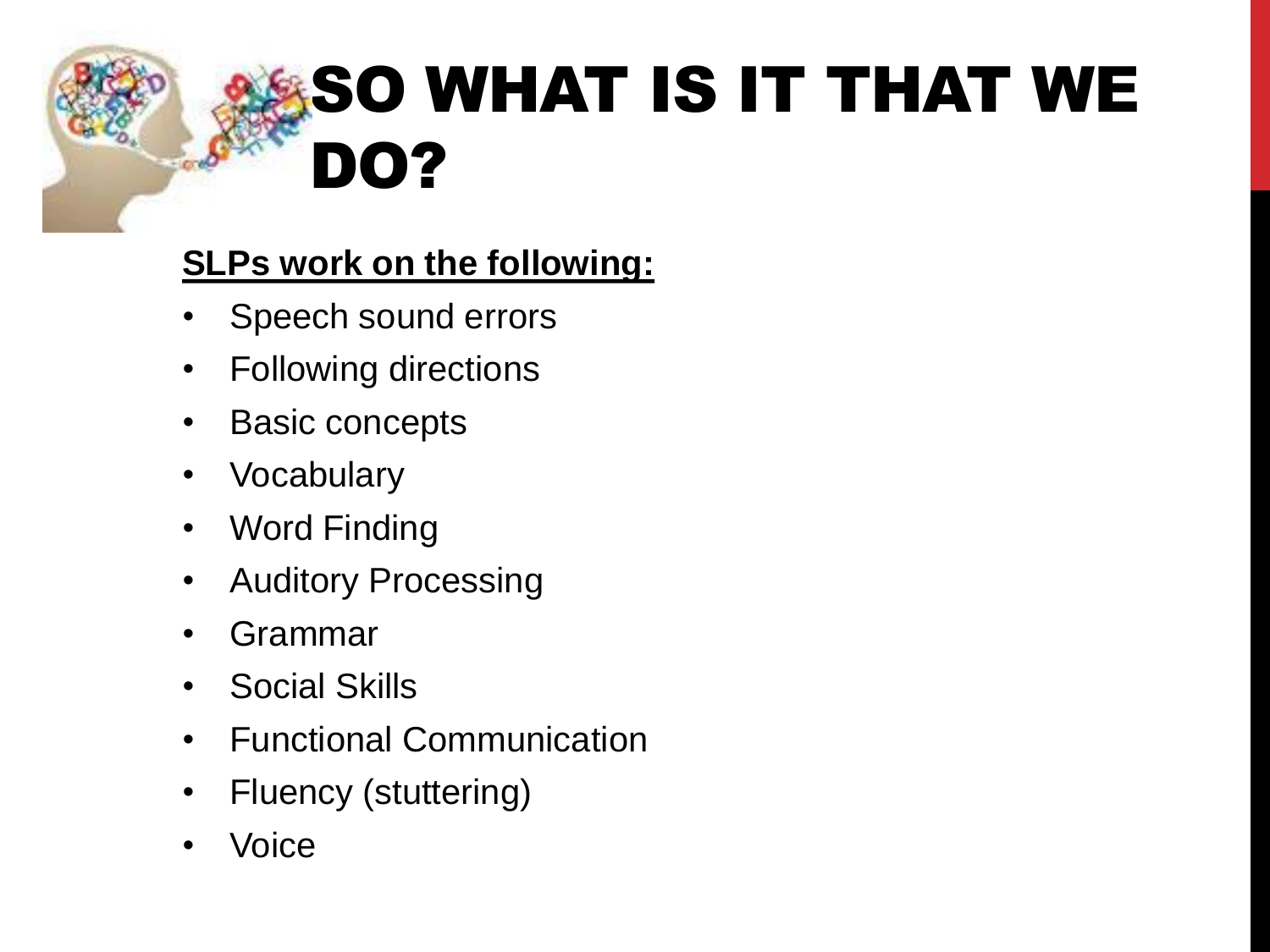#### ROLES AND RESPONSIBILITIES OF THE SLP

- Assess students
- Set and monitor goals
- Assign students to and supervise Speech-Language Assistant Program
- Provide treatment (e.g. work directly with students individually or small group, within the classroom, class lesson…)
- Communicate with parents & teachers (written/verbal)
- Attend meetings about the students we are working with (if enough advance notice is given)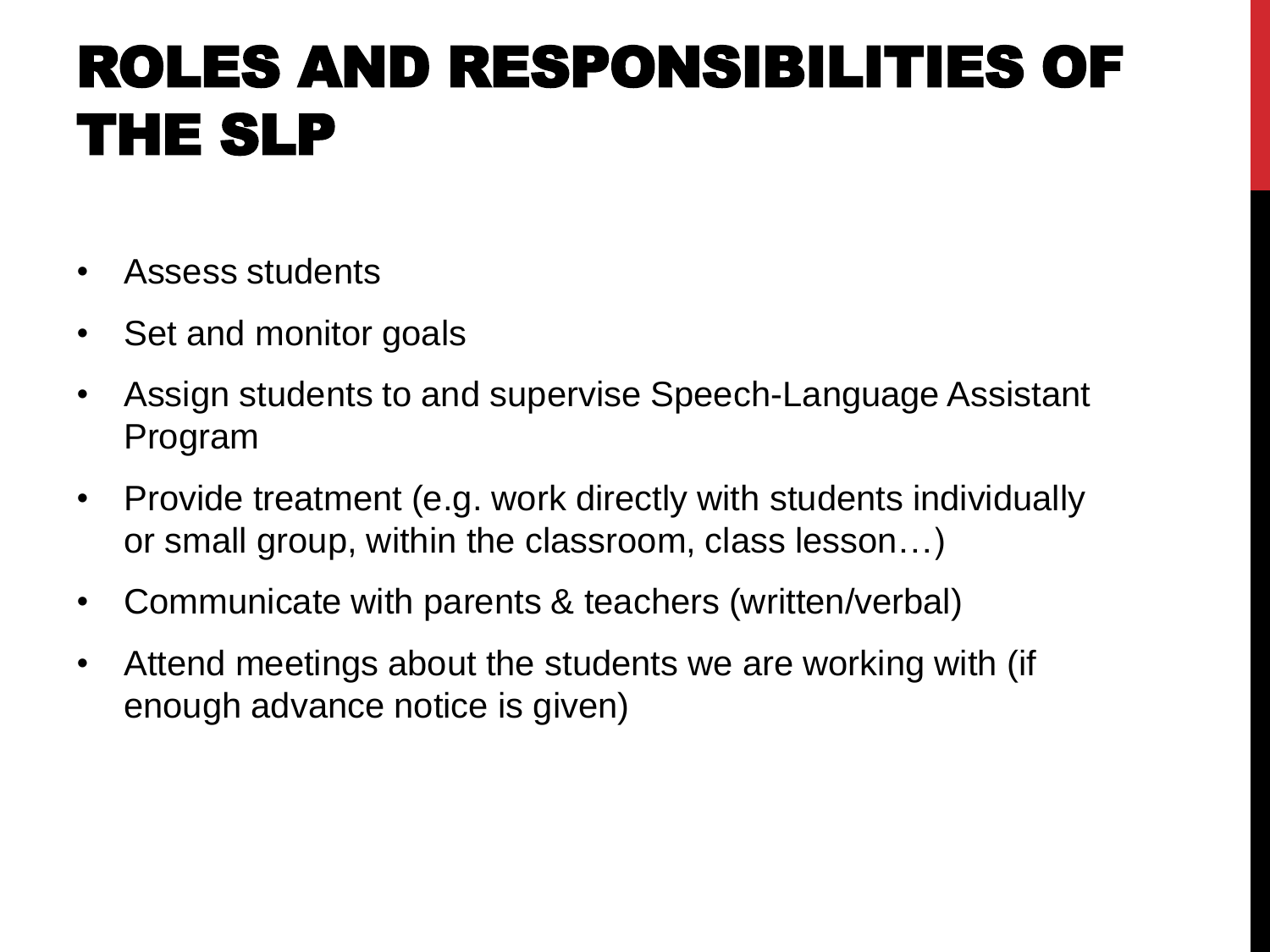#### ROLES AND RESPONSIBILITIES OF THE CLASSROOM TEACHER

- Refers students for assessment by the SLP
- Supports the student's speech-language goals in the classroom
- Will directly contact the SLP with any questions, concerns, comments regarding a student's program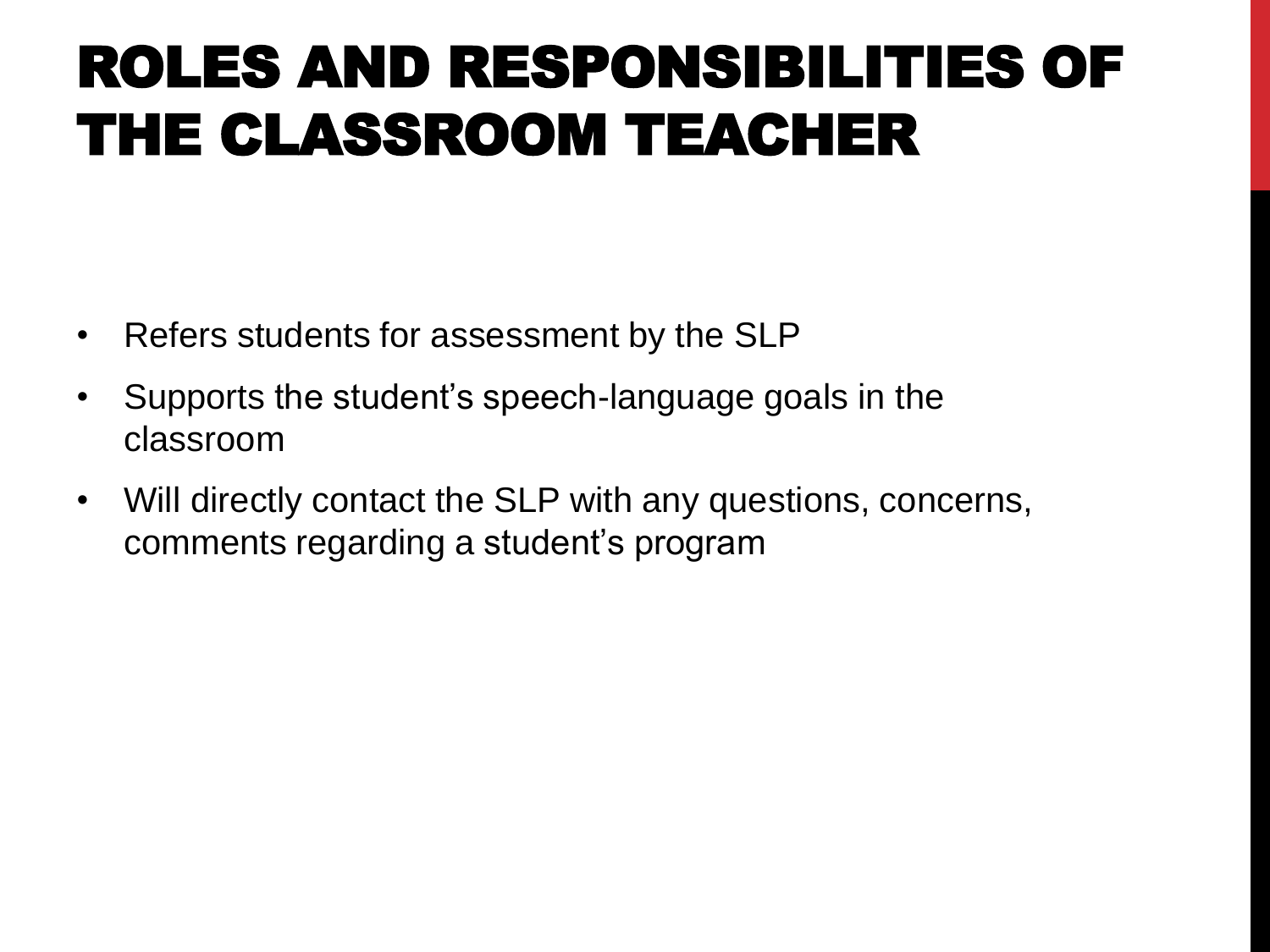### HOW WE MIGHT PROVIDE SUPPORT IN YOUR SCHOOL OR CLASSROOM

- Assess communication
- Kindergarten screenings
- Determine and address areas of concern.
	- Individual therapy (Speech-Language Assistant (SLA) program/clinic sessions)
	- Small Group therapy
	- Classroom programming (In-class lessons, In-class centers)
	- Home programming
	- Consultation
- Provide input regarding student specific programming.
- Consult with school team and family members.
- Work collaboratively with other team members and agencies.
- Provide in-services and workshops.